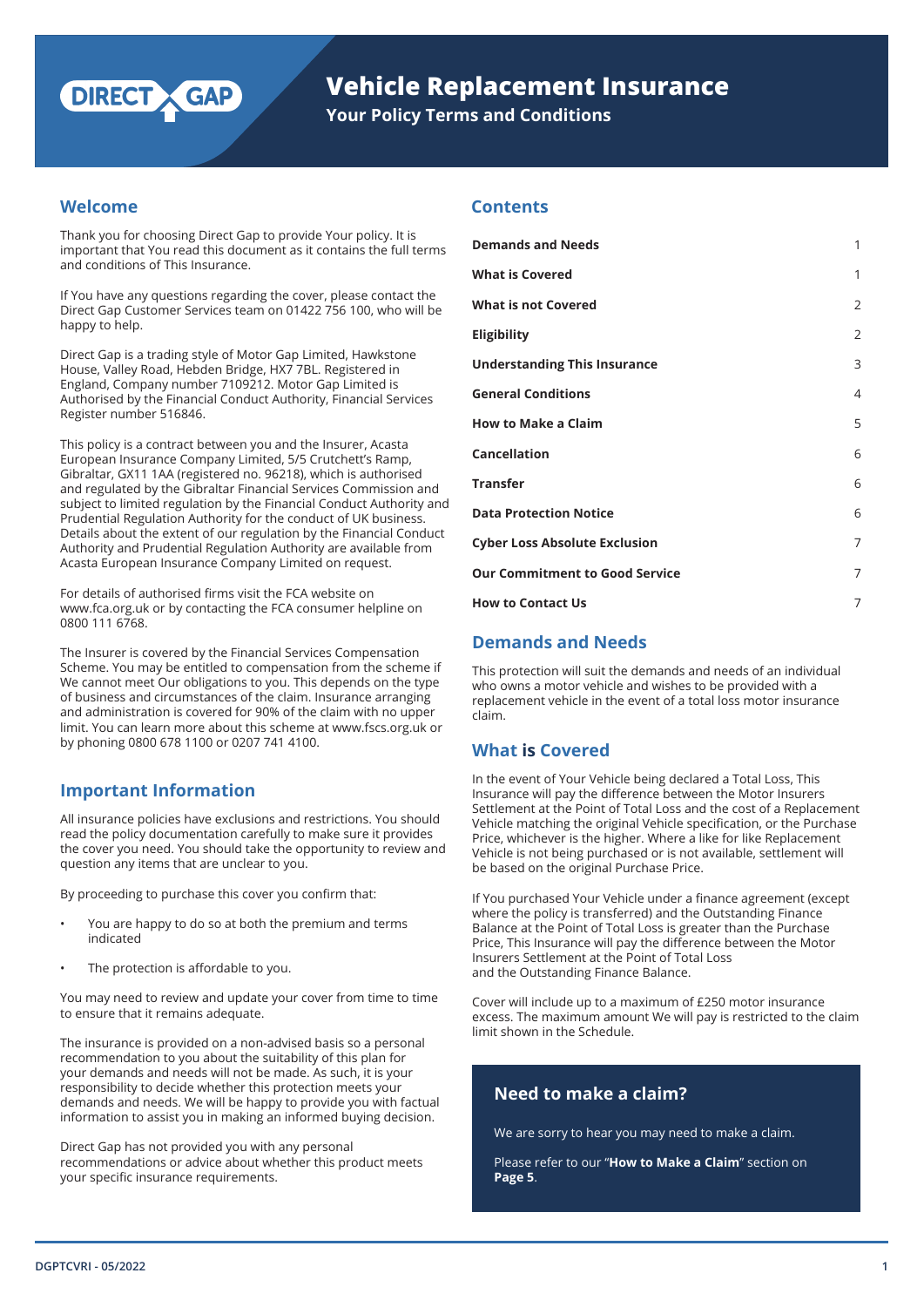## **What is not Covered**

### **Your Gap Insurance does not cover**

- 1. Any claim where the Total Loss is not subject to an indemnity under the relevant sections of Your motor insurance policy.
- 2. Any outstanding premium, claims excess above £250 deducted by Your Motor Insurer, claims excess that is recoverable from a third party or other source. If the Motor Insurer reduces the amount they pay to You due to Your contributory negligence or the condition of the Vehicle, We will reduce the amount We pay under This Insurance by the same amount.
- 3. Contract Hire and Lease Vehicles.
- 4. Negative Equity, arrears, the cost of fuel, surrenderable road fund licence, insurance premiums and warranty costs.
- 5. Any claim where You have the option to receive a Replacement Vehicle under the terms of Your Motor Insurance Policy (new for old) in respect of the Total Loss of Your Vehicle. (The balance of this cover can be transferred to the Replacement Vehicle on request free of charge).
- 6. Any claim where the Total Loss occurs outside the Geographical Area or arises as a consequence of war, terrorism or civil commotion.
- 7. Any claim where the Total Loss is caused by an accident when the driver of Your Vehicle is under the influence of alcohol or drugs not prescribed by a registered medical practitioner or drugs prescribed by a registered medical practitioner in respect of which a warning against driving is given.
- 8. Any claim where the GAP loss is covered by any other insurance or warranty, compensation for loss of use of Your Vehicle or any resultant loss of any kind.
- 9. Any claim which is the subject of fraud or dishonesty.
- 10. Most passenger vehicles or vans up to 3,500kg GVW (Gross Vehicle Weight) can be covered, other than vehicles that;
	- Are not listed in Glass's Guide;
	- Have been previously recorded as an insurance total loss;
	- Have been modified from the manufacturer's specification (unless agreed by the Motor Insurer);
	- Are used as a taxi or minicab, used for any other type of hire or reward, including peer to peer vehicle rental & short term rental schemes and emergency vehicles;
	- Are heavy goods vehicles over 3,500Kg GVW;
	- Are mini-buses;
	- Are quad bikes or trikes;
	- Are used for road-racing, rallying, or any other competitive event;
	- Have a Purchase Price in excess of £75,000 (unless agreed by us) and that are not fitted with a Thatcham or manufacturer approved tracking device.
- 11. Qualifying VAT if You are VAT registered.

## **Eligibility**

- **1. An individual or sole trader** will be eligible for this insurance cover if he or she:
	- a. Is at least 18 years of age at the start date;
	- b. Is the owner or registered keeper of the insured Vehicle or is the spouse or civil partner of the owner and registered keeper of the insured Vehicle and who has financial interest in the insured Vehicle;
	- c. Holds a valid, current full driving licence;
	- d. Is the policy holder or a named driver on the motor insurance policy
- **2. A limited company** will be eligible for this insurance cover if:
	- a. It is permanently situated and registered in England, Scotland, Northern Ireland, Wales, the Isle of Man or the Channel Islands;
	- b. It is the registered keeper of the insured vehicle;
	- c. It has a motor insurance policy in place covering the insured vehicle for the lifetime of this policy
- **3. A Vehicle** can only be considered as the insured Vehicle under this policy if it:
	- a. Is less than 10 years old;
	- b. Has covered less than 100,000 miles;
	- c. Has a recorded insured value of less than £75,000 (Unless additional premium has been paid);
	- d. Is **not** a Contract Hire and Lease Vehicles;
	- e. Most passenger vehicles or vans up to 3,500kg GVW can be covered, other than vehicles that;
		- Are not listed in Glass's Guide;
		- Have been previously recorded as an insurance total loss;
		- Have been modified from the manufacturer's specification (unless agreed by the Motor Insurer);
		- Are used as a taxi or minicab, used for any other type of hire or reward, including peer to peer vehicle rental & short term rental schemes and emergency vehicles;
		- Are heavy goods vehicles over 3,500Kg GVW;
		- Are minibuses;
		- Are quad bikes or trikes:
		- Are used for road-racing, rallying, or any other competitive event;
		- Have a Purchase Price in excess of £75,000 (unless agreed by us) and that are not fitted with a Thatcham or manufacturer approved tracking device.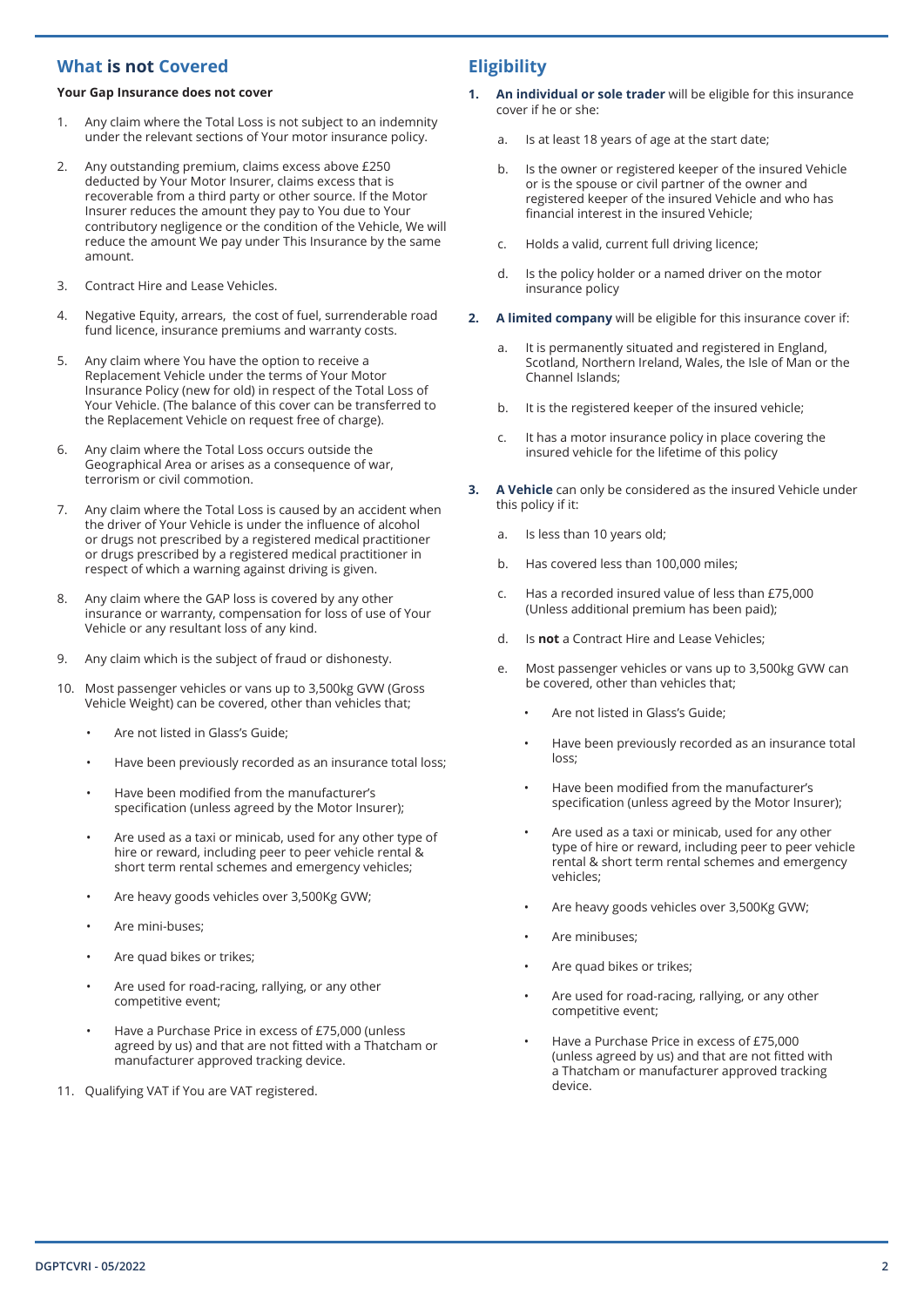## **Understanding This Insurance**

#### **What the terms mean**

Any word or expression used in this document to which a specific meaning has been attached will have that same meaning throughout This Insurance and will appear with an initial capital letter.

- 1. **Geographical Area** means England, Wales, Northern Ireland, Scotland, Isle of Man and the Channel Islands. Cover also applies to member countries of the European Economic Community and any other country for which an International Motor Insurance Certificate is effective on Your Vehicle at the Point of Total Loss up to 120 days in any one trip.
- 2. **Glass's Guide Retail Value** means the car values guide published monthly by Glass's Information Services Limited used by the Insurance Industry in assessing vehicle values based on the adjusted retail valuation.
- **Insurer / They / Their** means Acasta European Insurance Company Limited, 5/5 Crutchett's Ramp, Gibraltar, GX11 1AA (registered no. 96218)
- 4. **Motor Insurer** means the company that issued the certificate of motor insurance relating to the Insured Vehicle.
- 5. **Motor Insurers Settlement** means the Motor Insurers loss valuation excluding any deductions made by the Motor Insurer for Vehicle condition or pre-existing damage, any modifications, absence of service record or other such deductions.
- 6. **Negative Equity** means any finance balance carried forward from Your previous vehicle less any part exchange allowance made.
- **Outstanding Finance Balance** means the amount owing to the finance company at the Point of Total Loss relating to the Purchase Price of the Vehicle, less any arrears, rebates or refunds for other insurance products.
- 8. **Period of Insurance** means the period this policy lasts for, as stated in the Schedule, except where a claim is made on this policy, in which case the policy will end when that claim settlement is made.
- **Point of Total Loss** means the date and time of the incident that gives rise to Your claim for the Total Loss of Your Vehicle.
- 10. **Policy Start Date** means the date on which Your Insurance starts as shown in the Schedule.
- 11. **Purchase Price** means the price of your Vehicle, as confirmed in the sales invoice which includes factory fitted accessories and dealer fitted options up to £1,500, paintwork protection systems up to £250.

We exclude all deposit allowances, discounts, rebates, concessions, cashbacks, incentives and contributions. We also exclude new vehicle registration fees, road fund licence fee, number plates, warranty costs, insurance premiums, fuel and other extras, arrears or negative equity.

In the event of a transfer or where a bona fide purchase invoice from a VAT registered motor dealer cannot be provided and / or This Insurance is transferred more than 180 days after the Vehicle purchase date the Purchase Price will be based on the current Glass's Guide Retail Value applicable at the date of transfer of This Insurance.

12. **Replacement Vehicle** means the value of a Replacement Vehicle matching the original Vehicle specification. Where a like for like replacement vehicle is not purchased or is not available, settlement will be based on the original Purchase Price.

Where the original Vehicle was purchased as a Used Vehicle or you are not the first registered keeper, the cost of the Replacement Vehicle will be based on similar age and mileage of the original Vehicle when it was purchased by You, limited to a maximum of the Glass's Guide Retail valuation at the Point of Total Loss. The cost of the Replacement Vehicle will include all manufacturer options, up to £1,500 of dealer fitted accessories, paint protection systems up to £250 that were supplied with the original vehicle and detailed on the purchase invoice.

Where applicable first registration fees and delivery charges, plus any discounts available.

- 13. **Schedule** means the part of This Insurance that contains details of You, Your Vehicle, cover selected, the Period of Insurance and claim limits.
- 14. **This Insurance** means the cover detailed in this policy document.
- 15. **Total Loss** means that You have claimed under Your Motor Insurance, Your claim has been agreed, Your Vehicle has been forfeited (title of the Vehicle transferred to the Motor Insurer or bona fide VAT registered salvage agent) and a payment made following the incident that rendered Your Vehicle beyond economic repair.
- 16. **UK** means the United Kingdom, Channel Islands and Isle of Man.
- 17. **Vehicle** means the car or light Van detailed on Your Schedule. Motorcycles, caravans and motorhomes, can only be covered with additional approval from a Direct Gap operative and will be subject to an additional premium.
- 18. **We / Us / Our** means Motor Gap Ltd.
- 19. **You / Your / Yourself** means the Insurance holder named in the Schedule, being the registered keeper of the Vehicle, person/company named as the account holder in the finance agreement covering the Insured Vehicle; and as the person/ company named as the policy holder or named driver on the Motor Insurance policy.
- 20. **Data Controller** The Insurer and Motor Gap Ltd T/A Direct Gap, who determines the purposes and means of processing Your personal data.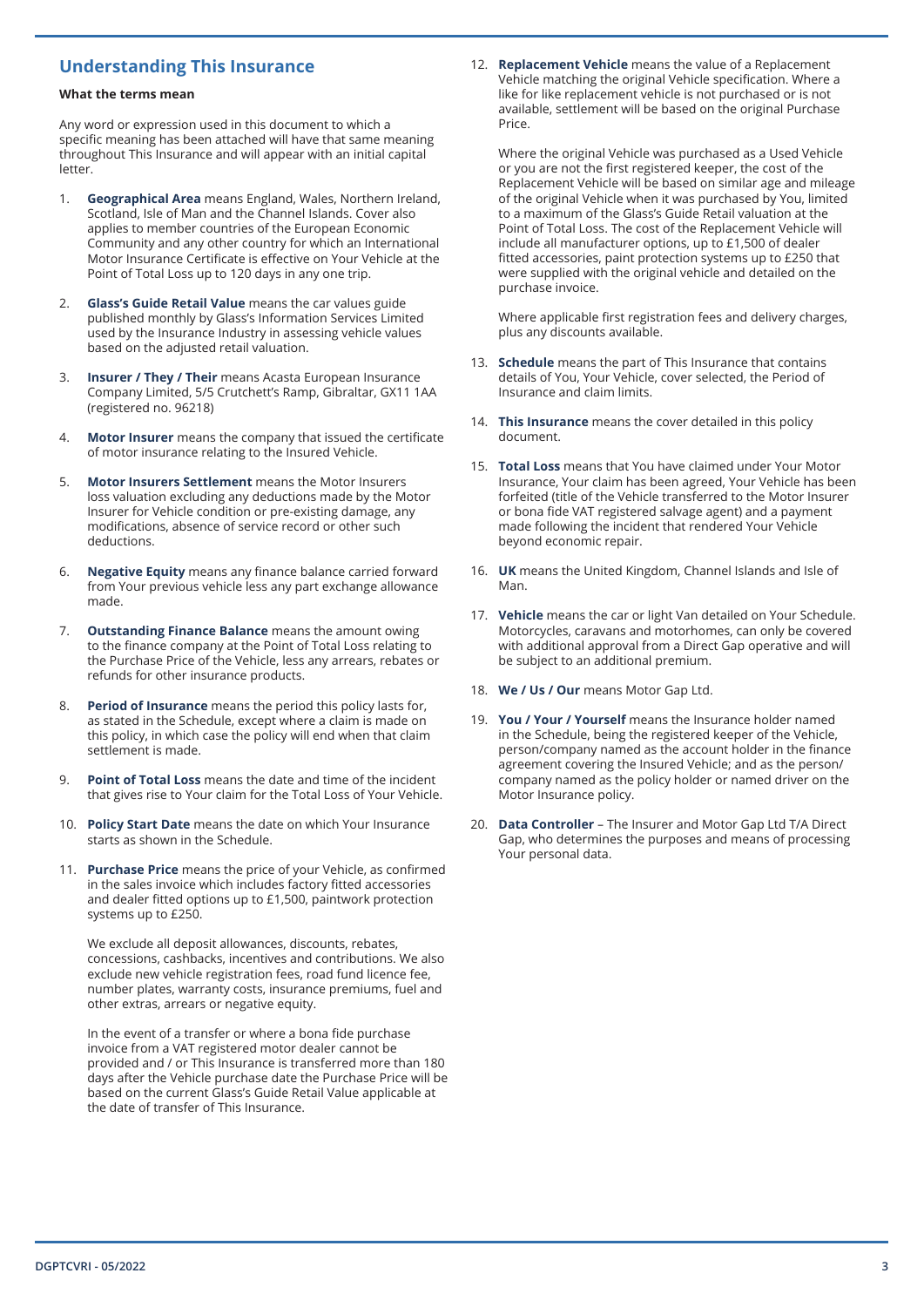## **General Conditions**

- 1. Your Vehicle must be insured by a Motor Insurer authorised and regulated in the UK for its full market value. If You only have third party, fire and theft insurance You can only make a claim on This Insurance for Total Loss due to fire or theft. If the Motor Insurer reduces the amount it pays under Your Motor Insurance Policy because of Your contributory negligence or due to the condition of the insured Vehicle, We will reduce the amount We pay under this policy by the same percentage. Motor Trade Policies are excluded from this policy unless the vehicle is insured for its full market retail value.
- 2. For This Insurance to become effective, Your Motor Insurer must declare Your Vehicle a Total Loss, make a payment to You in settlement of Your claim, and the Vehicle forfeited.
- 3. You must take all precautions to safeguard the Vehicle against loss or damage. Where the Vehicle is left unattended all security devices or immobilisers must be activated, doors locked, windows closed and all keys removed from the Vehicle.
- 4. In the event of a Total Loss, **You must contact Us** within 120 days of the date on which the loss or damage occurred and We can advise You of the current Market Value of Your vehicle. **You must not accept a settlement offer** from Your Motor Insurer until You have contacted Us, and We have given Our consent for You to do so.
- 5. Failure to pay any GAP premium instalment will result in the immediate suspension of This Insurance and may result in cancellation. In the event of a claim, We will offset any outstanding premium against Your claim settlement.

#### 6. **Consumer Insurance (Disclosure and Representations) Act 2012**

**You** are required by the provisions of the Consumer Insurance (Disclosure and Representations) Act 2012 to take reasonable care to:

- i. Supply accurate and complete answers to all the questions **We** or the **Administrator** may ask as part of **Your** application for cover under the policy;
- ii. To make sure that all information supplied as part of **Your**  application for cover is true and correct;
- iii. Tell **Us** of any changes to the answers **You** have given as soon as possible.

Failure to provide answers in-line with the requirements of the Act may mean that **Your** policy is invalid and that it does not operate in the event of a claim.

#### 7. **Your responsibilities**

#### a. All **Insured Persons** must:

- i. Observe the terms, conditions and exclusions of this insurance and **Your Motor Insurance**
- ii. Take all reasonable steps to try to prevent any incident that may give rise to a claim
- iii. Maintain all property and take all reasonable steps to minimise the amount payable under this insurance
- iv. Report any claim caused by any criminal action to the Police within 24 hours
- b. **Insured Persons** will be entitled to cover under this insurance only if the circumstances, which **You** have confirmed to exist in **Your** application, remain applicable. If during the **Period of Insurance** these circumstances change, **You** must immediately notify **Us**. In such event the **Insurer** reserves the right:
	- i. To charge an additional premium to continue cover;

or

ii. To cancel this insurance.

#### 8. **Recoveries/Subrogation**

The **Insurer** reserves the right to take legal proceedings in **Your** name, at their own expense and for their own benefit, to recover any costs or damages they have paid out under this insurance to anyone else. If any **Insured Person** recovers any costs or damages previously paid under this insurance from any other party, such costs or damages must be immediately repaid to **Us**.

#### 9**. Disputes**

If any dispute between the **Insured Person** and **Us** arises from this policy, the **Insured Person** can make a complaint to **Us** as described on the back page of this policy and **We** will try to resolve the matter. If **We** are unable to satisfy the **Insured Person's** concerns the **Insured Person** can ask the Financial Ombudsman Service to arbitrate over the complaint.

#### 10. **Assignment**

This insurance is between and binding upon the **Insurer** and **You** and their/**Your** respective successors in title, but this insurance may not otherwise be assigned by **You** without the **Insurer's** prior written consent.

#### 11. **Waiver**

If the **Insurer** or any **Insured Person** fails to exercise or enforce any rights conferred on them by this insurance, the failure to do so will not be deemed to be a waiver of such right, nor will it bar the exercise or enforcement of, such rights at any subsequent time.

#### 12. **Governing law**

Unless the Insurers have agreed otherwise in writing, this Contract of Insurance will be governed by English law.

#### 13. **Third party rights**

Unless expressly stated in this insurance, nothing in this insurance will create any rights in favour of any person pursuant to the Contracts (Rights of Third Parties) Act 1999. This Condition does not affect any right or remedy, of any person, which exists or is available otherwise than pursuant to that Act.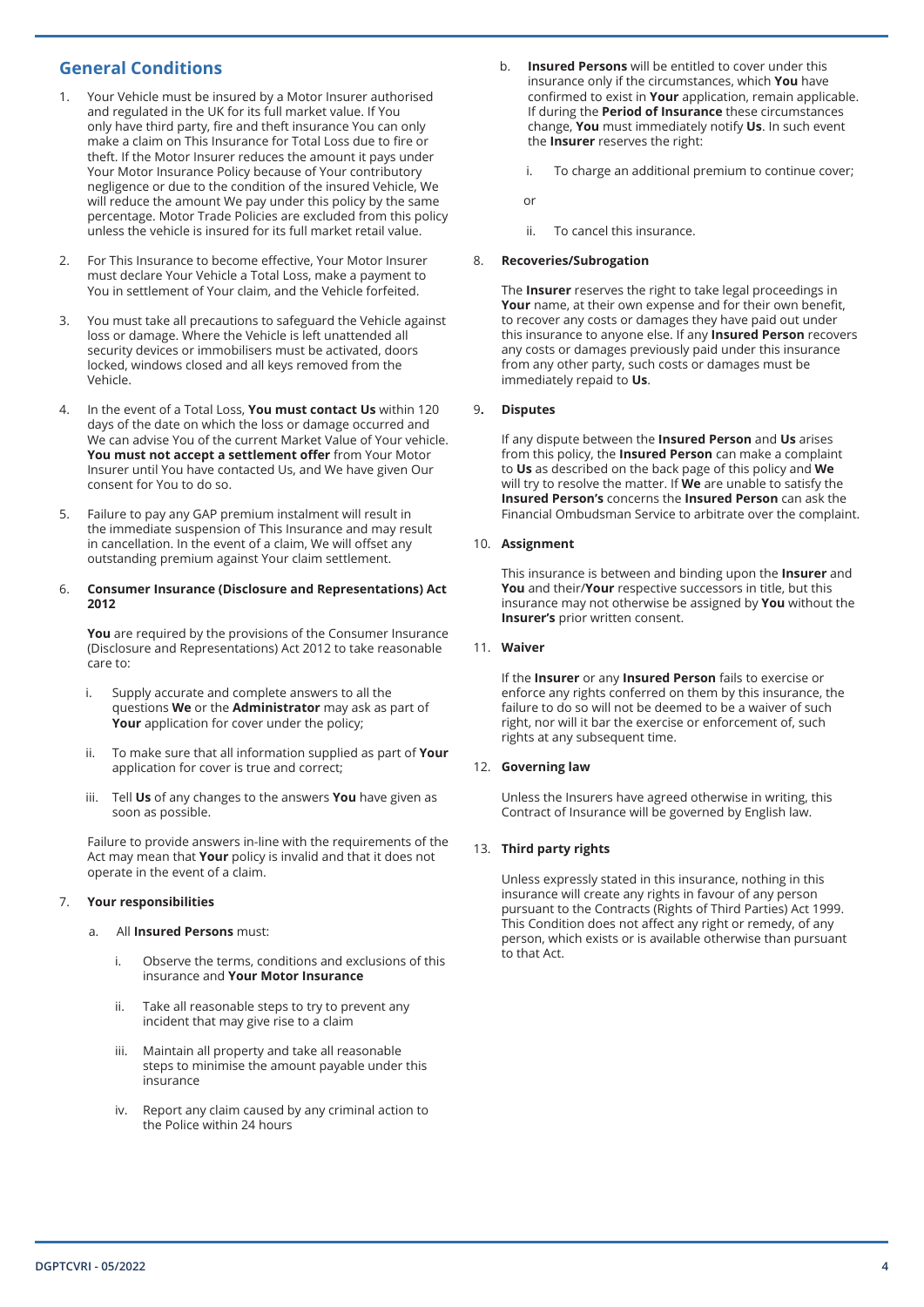## **How to Make a Claim**

#### **1. What to do immediately:**

**You must notify Us of any possible claim under This Insurance before You accept any settlement offer from Your Motor Insurer.**

In any event you should notify us within 120 days from the Point of Total Loss.

Please call Us on **01422 756 028** or email **gapclaims@directgap.co.uk**

Our claims department is open from 9.00am to 5.00pm Monday to Friday. We are closed on Saturdays and Sundays.

#### **2. What happens next:**

We will send You a claim form, we will also provide You with a vehicle valuation on which the Motor Insurers Settlement should be based.

You **must not** accept any settlement offer from Your Motor Insurer until You have been provided with the valuation and obtained Our agreement to do so.

You must fully complete the claim form and return it to Us. The completion and postage of any forms/documents We may require will be at Your expense.

You must supply all information and assistance which the Insurer may reasonably require in establishing the amount of any payment under This Insurance. Details of all information/ documentation required will be confirmed at the time when We issue the claims form.

Subject to receiving all necessary information and supporting documentation, Your claim will normally be settled within 10 working days, from receipt of all required documentation. Where applicable the settlement will be made directly to the finance company on Your behalf.

#### **3. What we may require:**

We may at any time request You to provide Us with additional documentation to validate your claim. These may include, but not limited to;

- Drivers Licence (Paper and Card);
- Sales Invoice:
- V5 (Vehicle Registration Document);
- Certificate of Motor Insurance;
- Schedule of Motor Insurance;
- Finance Agreement (If Applicable)

#### **4. Your responsibilities:**

You must comply with the terms and conditions of this policy. In particular, you must comply with the following conditions to have the full protection of your policy. If you do not comply with them, we may cancel this policy, refuse to deal with your claim, or reduce the amount of the claims payment.

#### **a. Malicious damage or theft**

You must in the case of malicious damage to or theft of the insured vehicle report the incident to the police within 24 hours of you being aware of the incident occurring and advise us of your valid crime reference number.

#### **b. Claims procedure**

Failure to follow the claims procedure set out in this policy may result in non-payment of your claim.

#### **c. Offer of settlement**

In the event of a Total Loss, You must contact Us within 120 days of the date on which the loss or damage occurred and We can advise You of the current Market Value of Your vehicle. You must not accept a settlement offer from Your Motor Insurer until You have contacted Us, and We have given Our consent for You to do so.

**Important Note:** For a valid claim your Vehicle must be forfeited (title of the Vehicle transferred to the Motor Insurer or bona fide VAT registered salvage agent). Retention of salvage is not permitted.

#### **d. Dishonesty**

If we make any payments as a result of dishonesty or exaggerated behaviour by you (or by someone acting on your behalf) we may demand that any payments made by us are paid back. We may take legal action against you for the return of such monies and we may demand that you reimburse us for any costs incurred.

#### **5. Best Endeavours**

Prior to acceptance of any offer, You must be able to demonstrate to The Insurer that You have used Your best endeavours to obtain the maximum settlement under Your Motor Insurance Policy.

If You accept an offer from Your Motor Insurer of less than the current Market Value of the vehicle We reserve the right to seek an increased motor insurance settlement on Your behalf and We may take action in Your name against any person including but not limited to Your Motor Insurer to recover any money We pay in settlement of Your claim. You must give Us all reasonable assistance.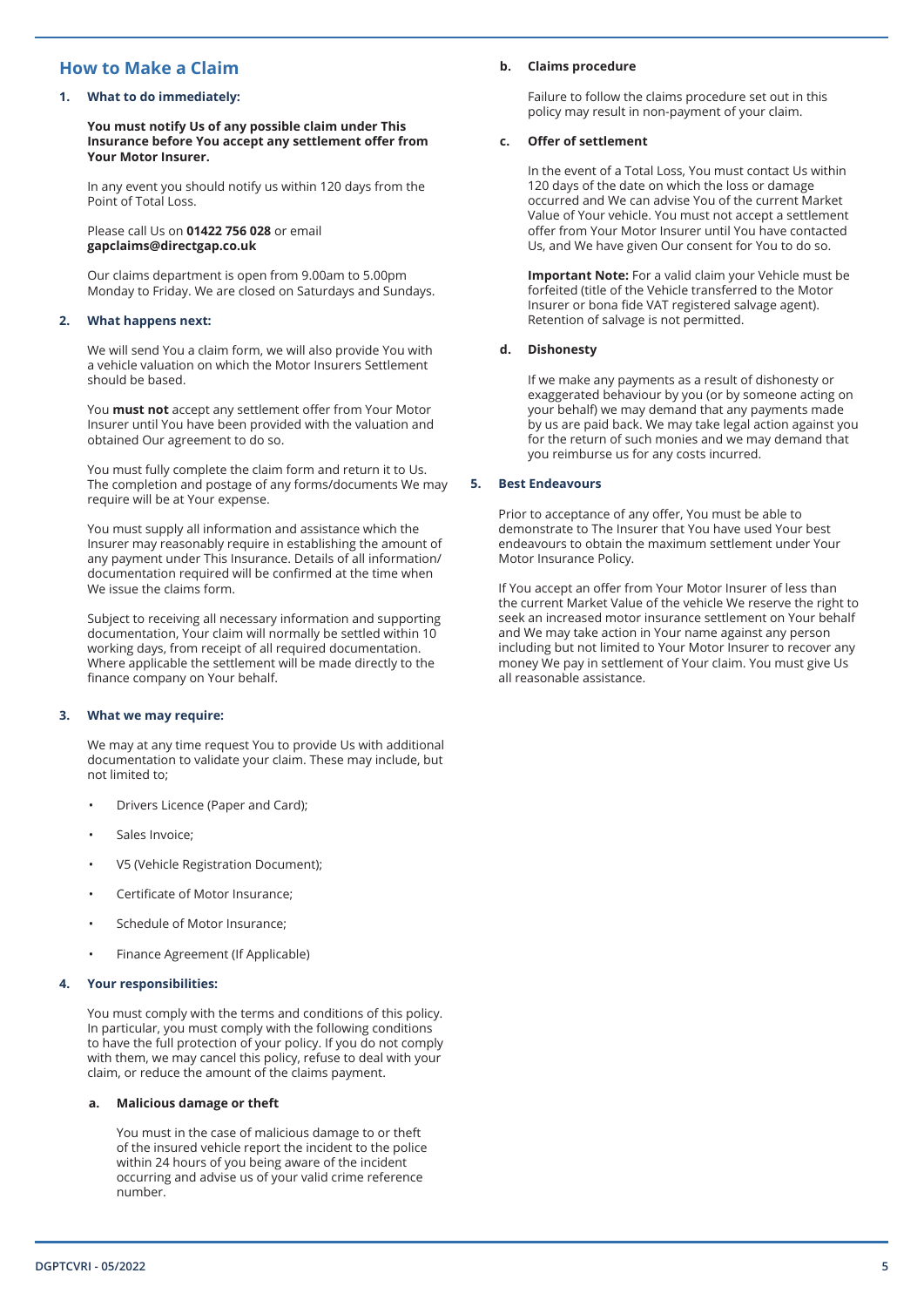## **Cancellation**

#### **Our Right to Cancel**

The Insurer shall not be bound to accept renewal of any insurance and may at any time cancel any insurance document by giving 14 days notice in writing where there is a valid reason for doing so. A cancellation letter will be sent to You at Your last known address.

We may cancel this insurance if in Our opinion You have at any time:

- a. Given Us false or incomplete information;
- b. Agreed to help anyone try to take money from Us dishonestly;
- c. Failed to meet the terms and conditions of this insurance;
- d. Failed to act honestly towards Us;
- e. Non-payment of premium;
- f. Threatening and/or abusive behaviour

#### **Your Right to Cancel**

You may cancel this insurance within 30 days of the policy purchase date and obtain a full refund by contacting Direct Gap.

After 30 days provided that no claim has been made you may cancel This Insurance and receive a pro-rata refund of the premium paid for each unexpired months cover, calculated at the date the cancellation request is received by Direct Gap. A £35 cancellation fee will apply.

To cancel Your policy please contact our Customer Services team on 01422 756 100, who will be happy to help, or email us on enquiries@directgap.co.uk

Please note if a claim has been submitted on Your policy, no refund will apply.

## **Transfer**

Following the transfer of This Insurance no refund or part return of premium is available.

If You sell Your Vehicle, provided that no claim has been made under This Insurance, You may transfer the remaining cover to the Replacement Vehicle, subject to Our agreement. No fee will apply for this transfer. Although where the Purchase Price of the replacement vehicle is greater than the original Vehicle Purchase Price, an additional premium may be required. A new Schedule will be issued to You confirming the Replacement Vehicle details. Cover will not include any refinancing.

Where You purchase a new replacement policy from Direct Gap You may receive a pro-rata allowance of the premium paid for each complete unexpired months cover, discounted against the replacement policy, calculated at the date the cancellation request is received by Direct Gap.

In the event of bereavement, the remaining benefits of This Insurance may be transferred to the policyholder's spouse or partner.

If you change Your address or Your Vehicle registration number during the period of this insurance, a revised Schedule will be issued confirming the changes without charge.

If You would like to transfer This Insurance, You must contact Direct Gap on 01422 756 100.

Only one free transfer is permitted during the Period of Insurance.

## **Data Protection Notice**

#### **1. Use of your personal data**

The Insurer are the Data Controller for the data You provide to Us. They need to use Your data in order to arrange Your insurance and associated products.

You are obliged to provide information without which They will be unable to provide a service to You. Any personal information provided by You may be held by the Insurer in relation to Your insurance cover. It may be used by The Insurers relevant staff in making a decision concerning Your insurance and for the purpose of servicing Your cover and administering claims.

#### **2. Disclosure of your data**

Information may be passed to loss adjusters, solicitors, reinsurers or other service providers for these purposes. They may obtain information about You from credit reference agencies, fraud prevention agencies and others to check Your credit status and identity. The agencies will record Their enquiries, which may be seen by other companies who make their own credit enquiries. If You provide false or inaccurate information and They suspect fraud, They will record this.

The Insurer and other organisations may use these records to:

- Help make decisions on insurance proposals and insurance claims, for You and members of Your household
- Trace debtors, recover debt, prevent fraud, and manage Your insurance policies
- Check Your identity to prevent money laundering, unless You furnish Them with satisfactory proof of identity.

#### **3. Data transfer and retention**

They process all data in the UK but where They need to disclose data to parties outside the European Economic Area (EEA) The Insurer will take reasonable steps to ensure the privacy of Your data.

Your data will not be retained for longer than is necessary. In order to protect Their legal position, They will retain Your data for a minimum of seven (7) years.

#### **4. Your rights**

They have a Data Protection regime in place to oversee the effective and secure processing of Your data.

Under GDPR legislation, You can ask Them for a copy of the data They hold, have it corrected, sent to a third party or deleted (subject to Their need to hold data for legal reasons). They will not make Your personal details available to any companies to use for their own marketing purposes.

If You wish to complain about how They have handled Your data, You can contact The Insurer and They will investigate the matter. If You are not satisfied with Their response or believe They are processing Your data incorrectly You can complain to the Information Commissioner's Office;

Wycliffe House, Water Lane, Wilmslow, Cheshire SK9 5AF Tel: 0303 123 1113.